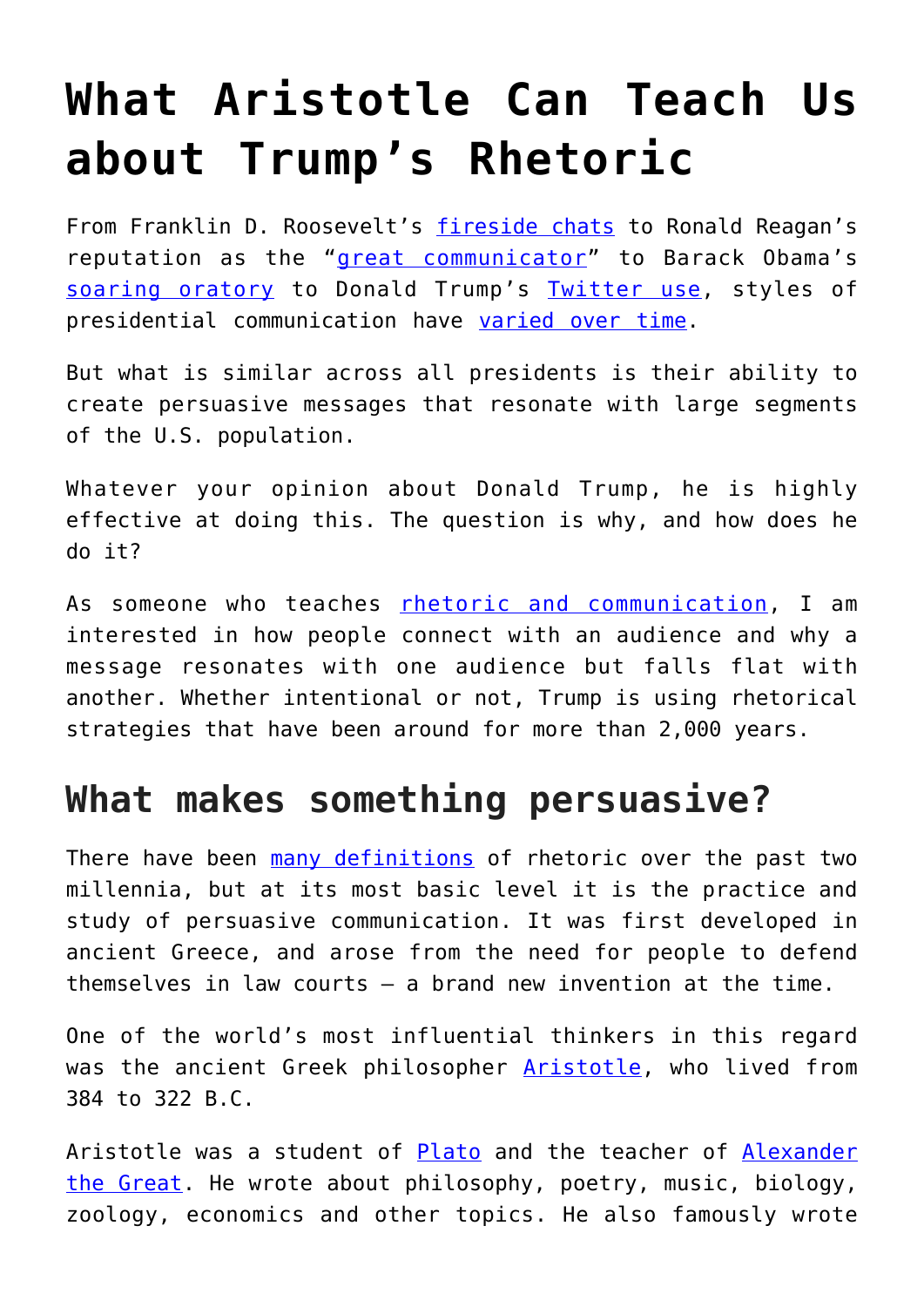about [rhetoric](http://classics.mit.edu/Aristotle/rhetoric.1.i.html) and came up with an elaborate and detailed system for understanding both what is persuasive and how to create persuasive messages.

To Aristotle, there were [three main elements](https://plato.stanford.edu/entries/aristotle-rhetoric/#means) that all work together to create a persuasive message: a person's use of logic and reasoning, their credibility and their use of emotional appeals.

Aristotle wished that everyone could be persuaded with detailed logical arguments – what he called " $logos$ ." However, that approach is often tedious, and, frankly, Aristotle felt most people weren't smart enough to understand them anyway. Facts, documents, reasoning, data and so forth are all important, but those alone won't win the day. So, he claimed, we need two other things – and this is where Trump excels: credibility and emotion.

#### **Trump: The credible leader**

Aristotle argues that someone's credibility - or "[ethos](http://rhetoric.byu.edu/Persuasive%20Appeals/Ethos.htm)" - is one of the elements that people find most persuasive.

However, he also said credibility is not a universal trait or feature. For example, a degree from Princeton gives you credibility only to someone else who has heard of Princeton, understands its cultural cachet and respects what it represents. The Princeton degree itself doesn't give you credibility; it's the perception of the degree by someone else that's important.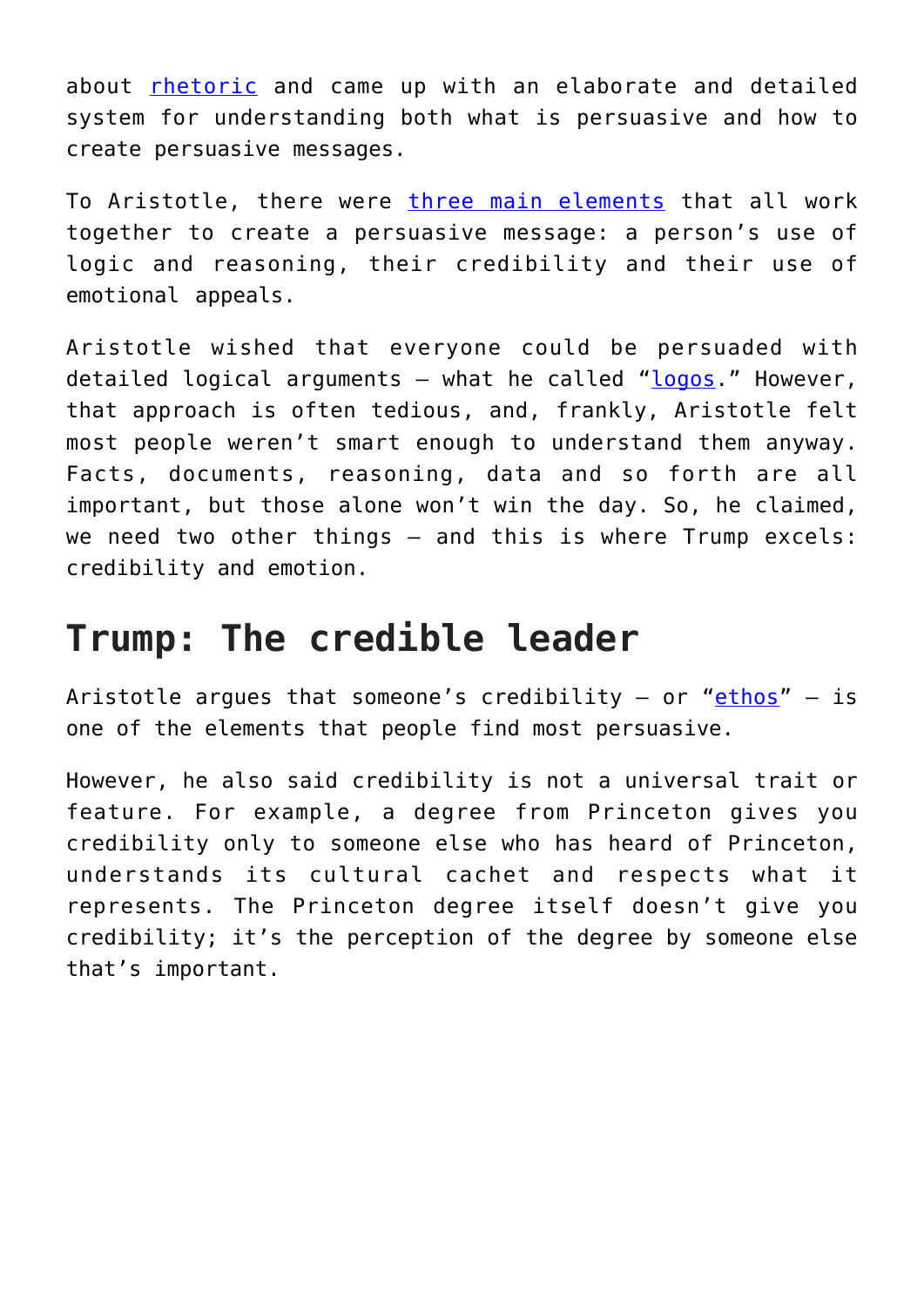

Statue of Aristotle. [Shutterstock](https://www.shutterstock.com/download/confirm/421724455?src=6ec55nL7wSQwZ4r94f8OUg-1-1&size=huge_jpg)

Aristotle also said that an important feature of credibility is to appear to have the audience's best interest in mind by sharing and affirming their desires and prejudices, and understanding and amplifying their cultural values. In politics, the person who does the best job of this will get your vote.

So when Trump states that climate change [is a hoax](https://www.politifact.com/truth-o-meter/statements/2016/jun/03/hillary-clinton/yes-donald-trump-did-call-climate-change-chinese-h/) or that the ["news media is the enemy of the American people,"](https://www.nytimes.com/2017/02/17/business/trump-calls-the-news-media-the-enemy-of-the-people.html) what makes that effective for certain audiences has nothing to do with the truthfulness of those statements.

Instead, it's because he's channeling and then reflecting the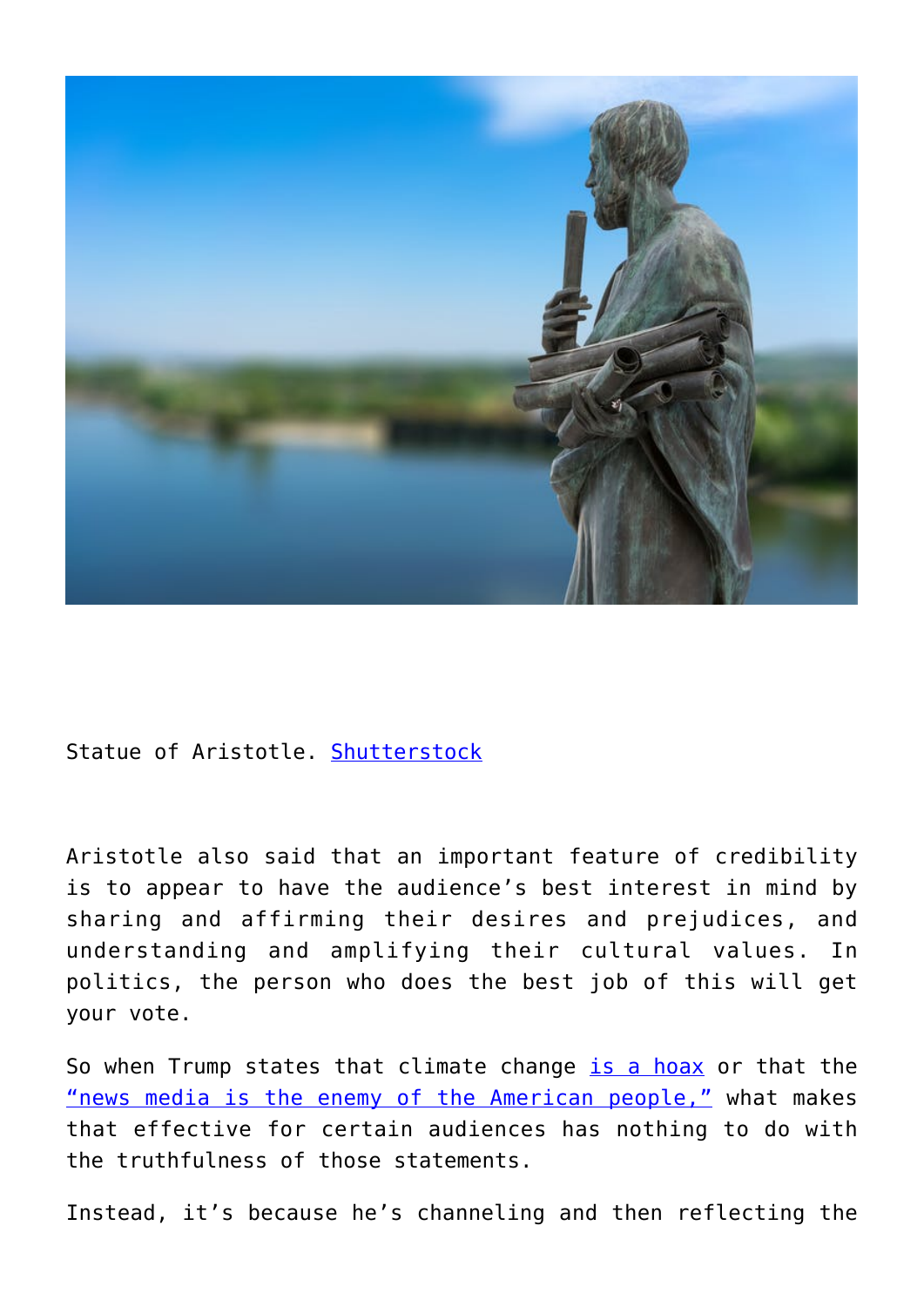values and grievances of his audience back to them. The closer he gets to hitting the sweet spot of that specific audience, the more they like him and find him credible.

Very often, politicians "evolve" or "[pivot](https://www.npr.org/2012/10/03/162103368/how-politicians-get-away-with-dodging-the-question)" from a position that has earned them intense loyalty from a small group to a position they think will resonate with a larger group in order to get more supporters. This works for some people. But that's not Trump's strategy.

Instead, he goes all-in with his core supporters, establishing stronger bonds and identifying more closely with that group than someone with a more moderate message would. This also creates extremes on both sides: passionate supporters and intense detractors.

President Trump the communicator, then, has a laser focus on one particular segment of the population. He doesn't mind if you don't agree with him because he's not talking to you anyway. His strategy is to continue nurturing his credibility with core supporters.

### **Trump: The emotional leader**

Peppering your credibility with emotional appeals – what Aristotle calls "[pathos](http://rhetoric.byu.edu/Persuasive%20Appeals/Pathos.htm)" – is particularly effective. As [Aristotle once wrote,](http://perseus.uchicago.edu/perseus-cgi/citequery3.pl?dbname=GreekFeb2011&query=Arist.%20Rh.%201408a&getid=1) "The hearer always sympathizes with one who speaks emotionally, even though he really says nothing."

Anger, for example, is an emotion that a speaker can provoke in an audience by using real or perceived slights. In [Book 2](http://classics.mit.edu/Aristotle/rhetoric.2.ii.html) of his "On Rhetoric," Aristotle writes that anger is an "impulse, accompanied by pain, to a conspicuous revenge for a conspicuous slight." He details how an audience will channel their "great resentment" and revel in the "pleasure" of their expectation of "revenge" against those who have wronged them.

In another passage, he writes, "people who are afflicted by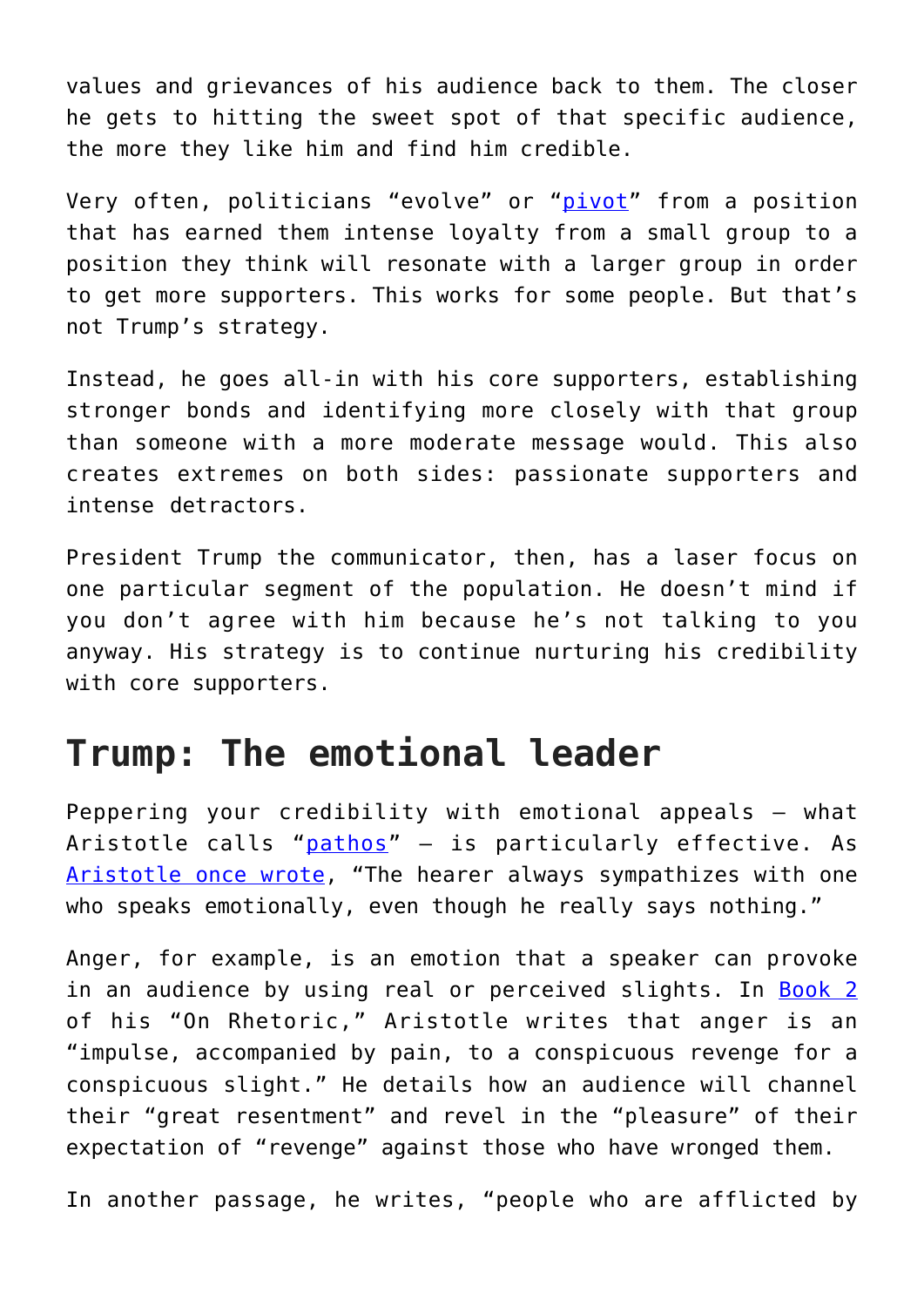sickness or poverty or love or thirst or any other unsatisfied desires are prone to anger and easily roused: especially against those who slight their present distress."

Using slights to channel and rouse anger is a near daily strategy that Trump has used against the [FBI,](https://www.theatlantic.com/politics/archive/2018/05/the-chilling-effect-of-trumps-war-on-the-fbi/561218/) the [news media,](https://www.nytimes.com/2018/10/28/business/media/trumps-attacks-news-media.html) the [Mueller investigation](https://www.cnn.com/2018/12/17/politics/donald-trump-robert-mueller-government-shutdown-obamacare/index.html) and other perceived enemies.

Anger over the slighting of one's "present distress" also helps explain why, for example, Hillary Clinton's "basket of deplorables" comment was such a [rallying cry](https://www.huffingtonpost.com/entry/clinton-trump-deplorables-2016-election_us_59b53bc2e4b0354e44126979) for Republicans. They didn't like being dissed.

#### **Trump's language style**

A speaker's [style](https://plato.stanford.edu/entries/aristotle-rhetoric/#style) of language is also important. Trump is very effective with this, too.

Aristotle recommended that a speaker should first identify feelings that their audience already holds, and then use vivid language that resonates with that specific audience to intensify those emotions. Trump has repeatedly put this tactic to work, particularly at his [rallies](https://www.newyorker.com/magazine/2016/07/11/george-saunders-goes-to-trump-rallies).

For example, Trump regularly invokes a familiar adversary, Hillary Clinton, at his rallies. By drawing on his audience's known animosity toward her and [encouraging them](https://www.realclearpolitics.com/articles/2016/10/11/trump_savors_lock_her_up_chants_at_pa_rallies.html) in the "lock her up" chant, calling for her to be [jailed](https://thehill.com/homenews/administration/358772-timeline-trump-calls-for-clinton-to-be-investigated) and describing her election night loss as "[her funeral,](https://www.usatoday.com/story/news/politics/2018/09/07/donald-trump-calls-hillary-clintons-concession-event-funeral/1224620002/)" he is using an [aggressive style](https://www.minnpost.com/eric-black-ink/2016/06/comparing-speaking-styles-clinton-and-trump-and-what-it-reveals-about-their-m/) of language that reflects and heightens the preexisting emotions of his audience.

The downside is that the more he uses language that is strongly incompatible with other groups, the more they dislike him. But that seems to be something Trump embraces, which only gives him even more credibility with his supporters.

Whether this approach is a smart electoral strategy in the future remains to be seen.